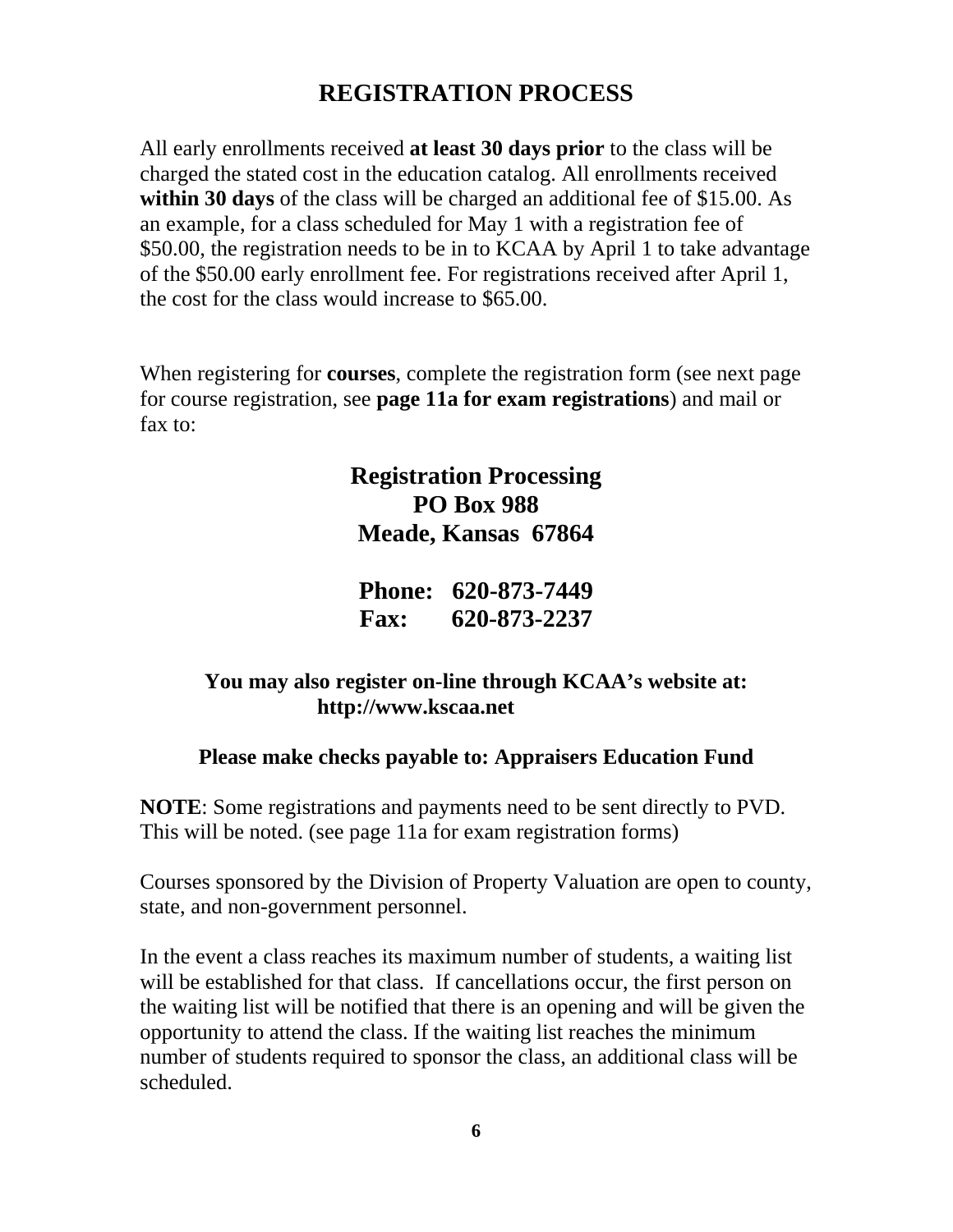### **PVD/KCAA CLASS REGISTRATION FORM**

| <b>Full</b>                                                                                                                                                                                                                    |               |         |
|--------------------------------------------------------------------------------------------------------------------------------------------------------------------------------------------------------------------------------|---------------|---------|
| (please print)                                                                                                                                                                                                                 |               |         |
| E-Mail Address (required): Note that the contract of the contract of the contract of the contract of the contract of the contract of the contract of the contract of the contract of the contract of the contract of the contr |               |         |
| Employer: Job                                                                                                                                                                                                                  |               |         |
| <b>Work Address:</b>                                                                                                                                                                                                           |               |         |
| (street)                                                                                                                                                                                                                       | (city)        | (state) |
| (zip)                                                                                                                                                                                                                          |               |         |
| I Wish To                                                                                                                                                                                                                      |               |         |
|                                                                                                                                                                                                                                | <b>Course</b> |         |
| (course name)                                                                                                                                                                                                                  |               |         |
| <b>Course</b>                                                                                                                                                                                                                  |               |         |
| $\textbf{Location:}\qquad \qquad \qquad \qquad \qquad \qquad \qquad \qquad \textbf{1}$                                                                                                                                         |               |         |
|                                                                                                                                                                                                                                |               |         |
|                                                                                                                                                                                                                                |               |         |
|                                                                                                                                                                                                                                |               |         |
|                                                                                                                                                                                                                                |               |         |
| Mail this form and the check to: KCAA Registration, P.O. Box 988, Meade, Kansas 67864                                                                                                                                          |               |         |
| This form may be faxed to: (620) 873-2237                                                                                                                                                                                      |               |         |
| Make check payable to: Appraisers Education Fund                                                                                                                                                                               |               |         |
| For questions, call KCAA at (620) 873-7449                                                                                                                                                                                     |               |         |

**Correspondences for all PVD classes will be emailed. If you do not have an email address please provide a work address for correspondence to be mailed.** 

Cancellations for all PVD classes must be made **at least 3 working days prior to the first day of class**. Cancellation for all IAAO and USPAP classes must be made **at least 14 days prior to the first day of class**. **PVD/KCAA will accept written cancellations only**, phone calls will **NOT** be accepted. Written cancellations may be faxed. Failure to give the required notification will result in the county or person being billed for the total cost of the class.

If a class reaches its maximum number of students, a waiting list will be established. If cancellations occur, the first person on the waiting list will be given the opportunity to attend the class. Classes that do not have the minimum number of students enrolled 3 working days prior to the first day of class will be cancelled. All persons enrolled in a cancelled class will be notified by work phone 2 working days prior to the first day the class was scheduled to begin.

Courses sponsored by the Kansas Division of Property Valuation (PVD) and the Kansas County Appraisers Association (KCAA) are open to county, state and non-government personnel. For current schedules and other information visit our web site at http://www.ksrevenue.gov.pvdindex.html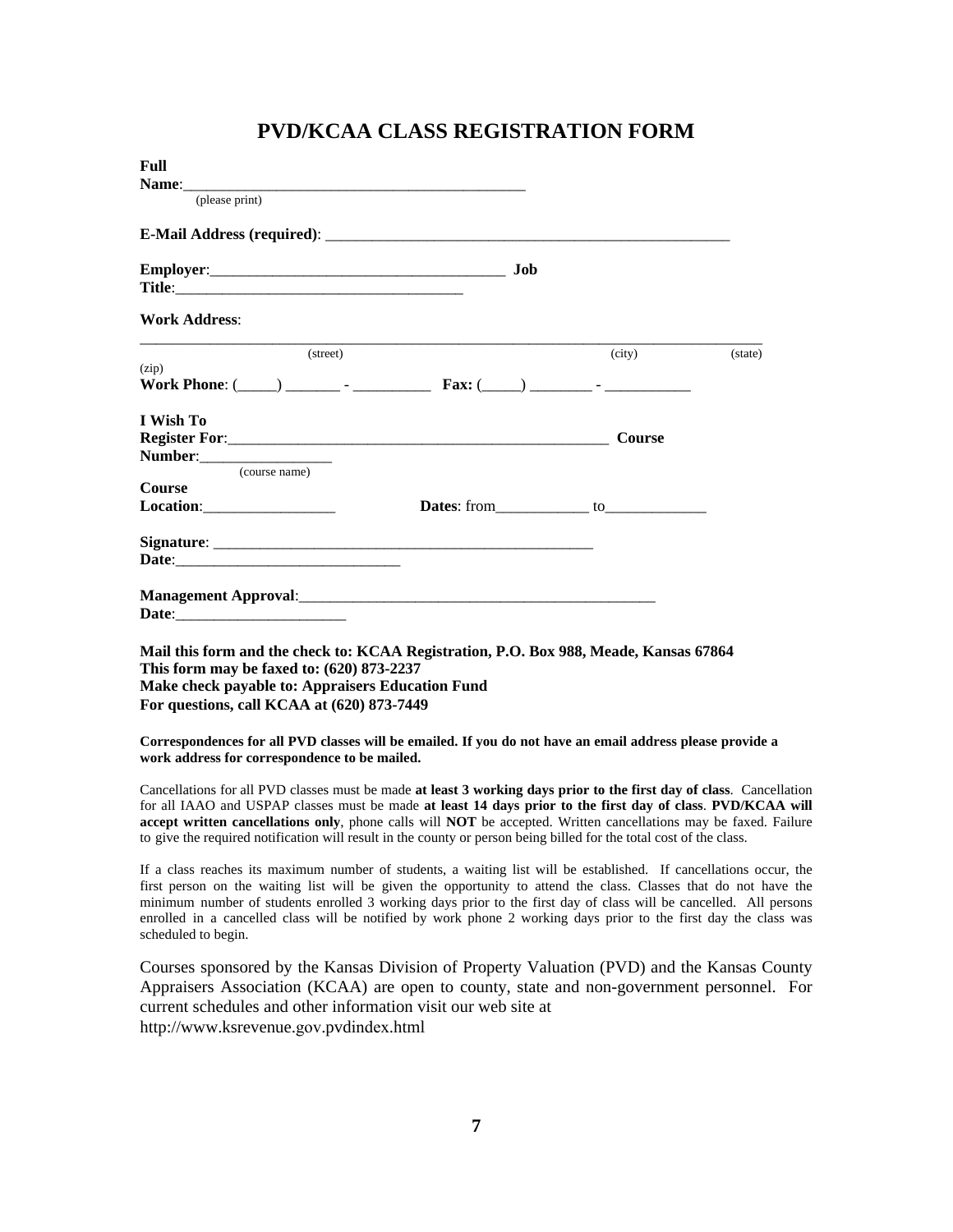#### **CANCELLATION POLICY**

Cancellations for **all PVD classes** must be made at least **3 WORKING DAYS PRIOR TO THE FIRST DAY OF CLASS**. Cancellations for **all IAAO and USPAP classes must be made at least 14 working days prior to the first day of class.** The department will accept **written cancellations only,** (phone calls will **NOT** be accepted.) **Written cancellations may be faxed to: (620) 873-2237. By following this policy students who may be on a waiting list for a class can be notified in a more timely manner.**  Failure to give the required notification will result in the county or person who is responsible for giving the notification being billed for the total (100%) cost of the class.

**Cancellation notifications can be mailed to: Registration Processing • P.O. Box 988 • Meade, Kansas 67864 or faxed to: (620) 873-2237.**